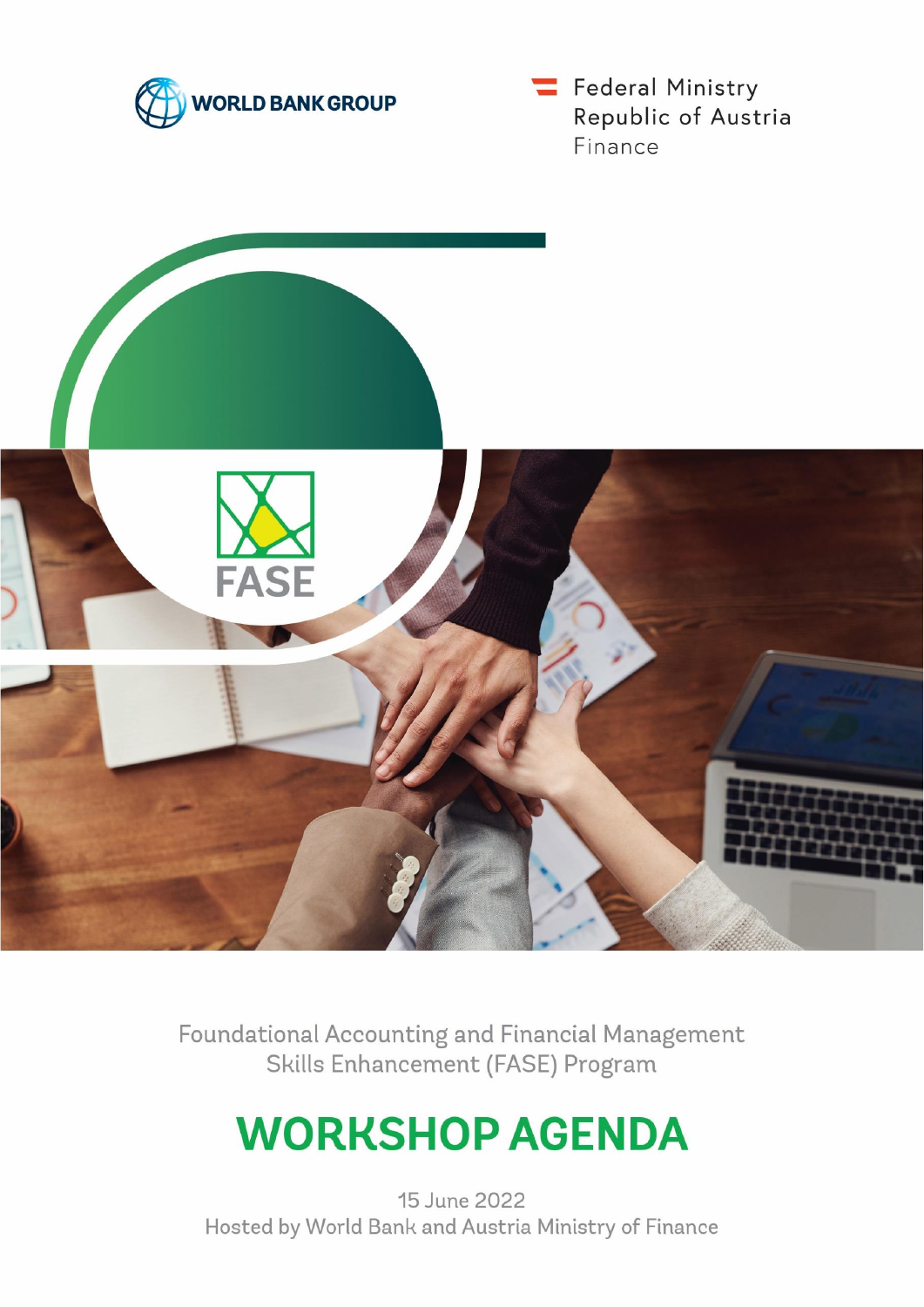Foundational Accounting and Financial Management Skills Enhancement (FASE) Program

## **WORKSHOP AGENDA**

Wednesday, 15 June 2022, 14:00 - 16:00 GMT Hosted by World Bank and Austria Ministry of Finance

### **OBJECTIVE**

- To share experiences in designing and implementing accounting technician qualifications in 5 countries: Burkina Faso, Côte d'Ivoire, Morocco, Sénégal and Tunisia,
- To identify key challenges of implementing accounting technician qualifications and propose appropriate mitigating measures.

### **OVERVIEW**

The World Bank is implementing a Foundational Accounting and Financial Management Skills Enhancement (FASE) project funded by the Austria Ministry of Finance. The project's objective is to develop more qualified and certified accounting technicians to serve Africa's public and private sectors: a key pillar for improving accountability and transparency.

The first stream of the project work relates to supporting five countries (Burkina Faso, Côte d'Ivoire, Morocco, Sénégal, and Tunisia) to develop and rollout accounting technician qualifications. The project activities involve designing or revising accounting technician qualifications/certificates, strengthening working relationships between professional accounting organizations (PAOs) and training institutions, and strengthening the PAOs' infrastructure and capacity to implement the qualifications. A lot of progress has been made in implementing these activities.

Target participants are:

- Board/Council members and senior management from the 5 PAOs.
- Representatives from the training institutions involved in delivering the new or revised accounting technician qualifications
- Consultants involved in the project.
- PAFA, FIDEF and IFAC representatives
- Austria Ministry of Finance
- World Bank representatives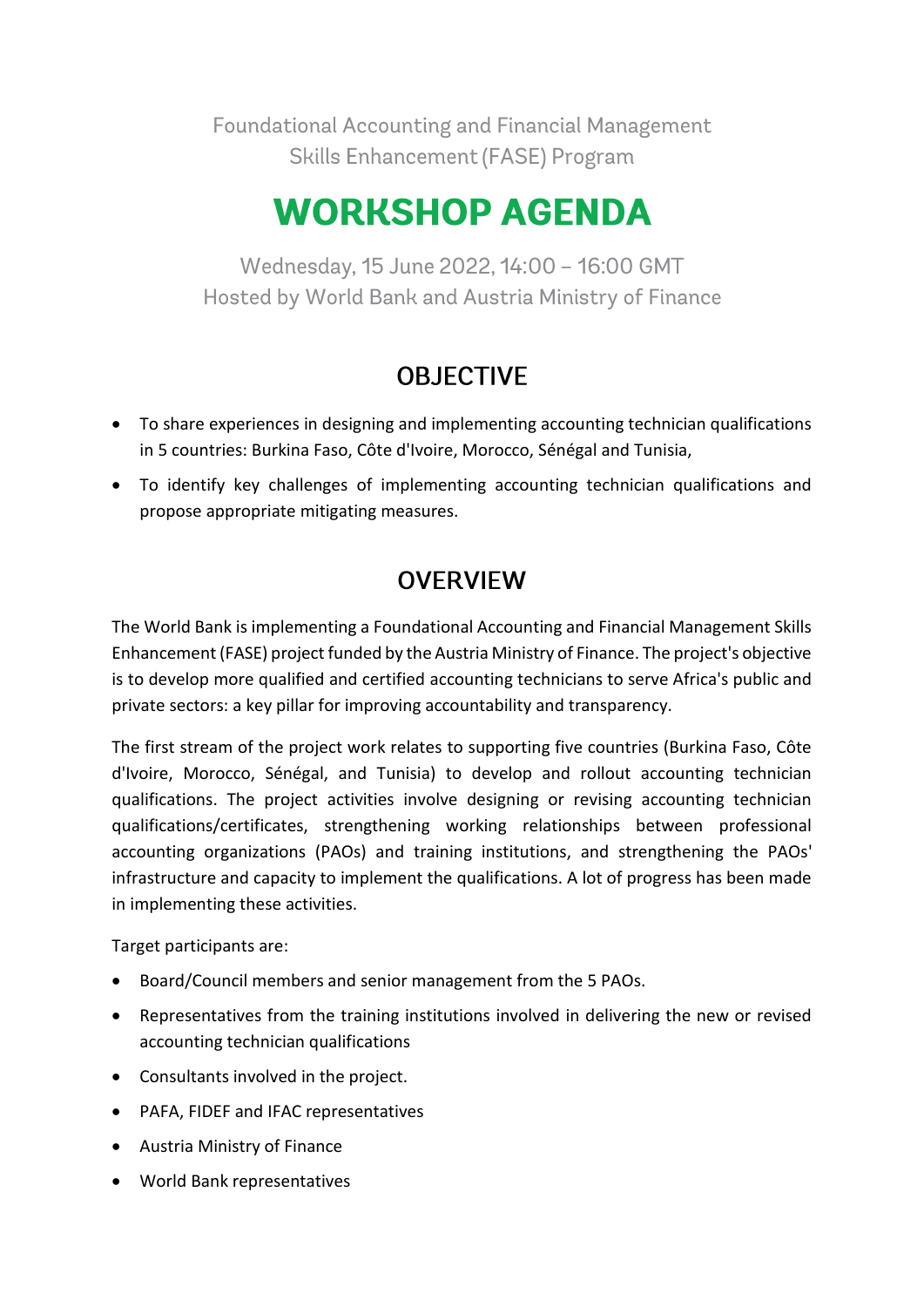### **REGISTRATION**

Welcome! You are invited to join a meeting: Virtual Knowledge-sharing Event: The Foundational Accounting and Financial Management Skills Enhancement (FASE) Program. After registering, you will receive a confirmation email about joining the meeting.

[https://worldbankgroup.zoom.us/meeting/register/tJMof-mprjMiHtWTuyqCALw-](https://worldbankgroup.zoom.us/meeting/register/tJMof-mprjMiHtWTuyqCALw-ADLIHnfEBSOK)[ADLIHnfEBSOK](https://worldbankgroup.zoom.us/meeting/register/tJMof-mprjMiHtWTuyqCALw-ADLIHnfEBSOK)

### AGENDA | WEDNESDAY, 15 JUNE 2022, 14:00 (GMT)

**Adenike Sherifat Oyeyiola** | Practice Manager, Global Practice, The World Bank

#### **14:05 Opening remarks**

An overview of the Program

**Edward Olowo-Okere** | Global Director, Governance Global Practice, The World Bank

**Seena Garcia** | Ministry of Finance, Austria

#### **14:20 Panel: Designed accounting technician certificate**

- The curriculum and syllabus structure
- Assessments of the qualification, including pass mark and progressions to the next level.
- Lessons learned in designing the qualifications.
- Q&A conversation.

Moderator: **Ousmane Maurice Megnan** | Senior Public Sector Specialist, The World Bank

Panelists:

**PAOs** from Burkina Faso & Morocco

**Consultants** from Tunisia